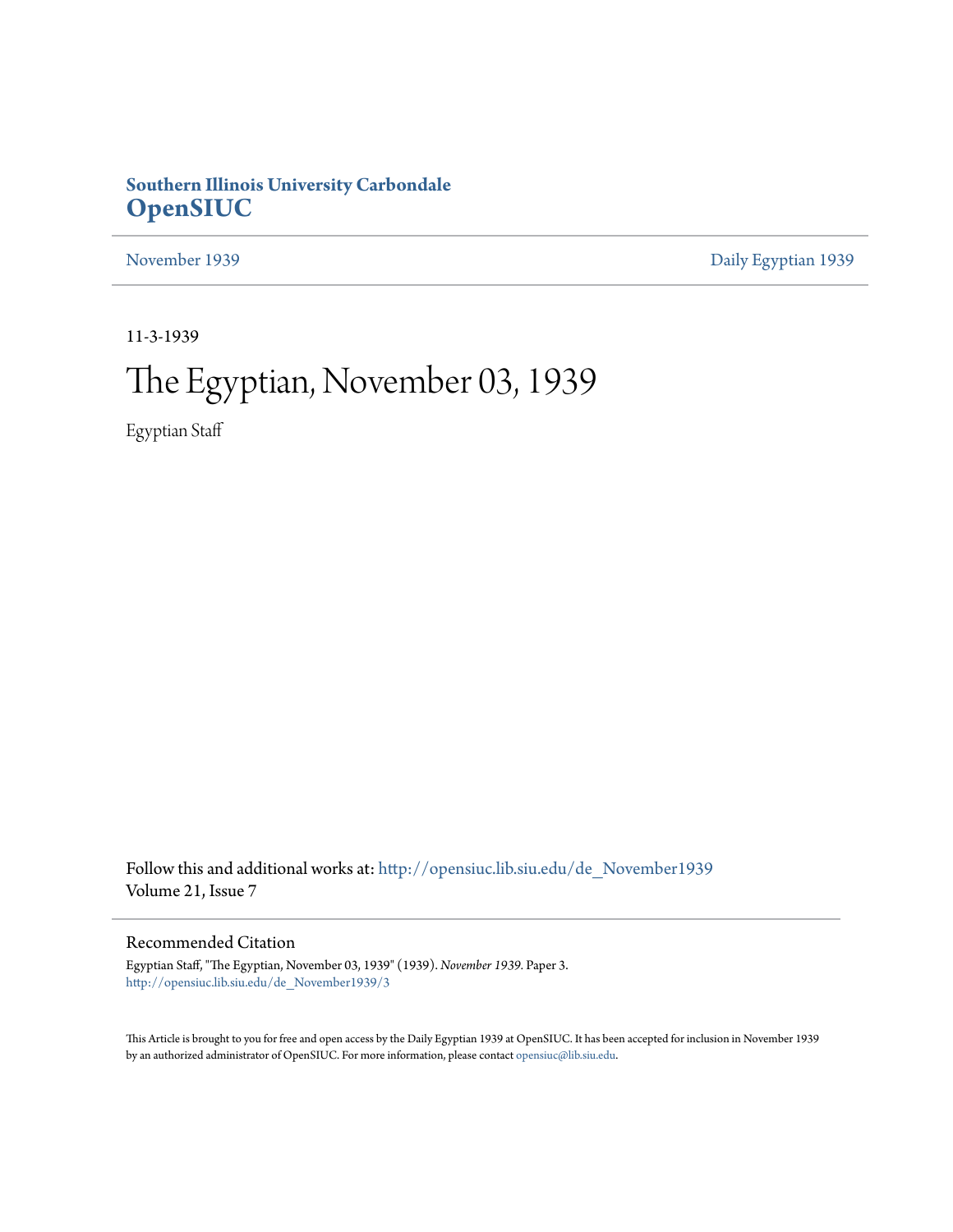

The Jinny Players, a touring band (see<br>Section 1 accountment material of the proposition, the propositional accors, featuring in<br>each constraint of the distribution of professional accors, featuring it<br>can be electric in

There. (one and the state is the state of the state of the state of the state of the state is the state of the state of the state of the state of the state of the state of the state of the state is the state of the state

# **ELECTED PRESIDENT OF** ZOOLOGY SEMINAR

**ZOOLOGY SEMINAR** (2012) LOGY SEMINARY (2012) LOGY SERVINARY (2012) LOGY ARE RELATED FOR THE PRESSURE OF A REPORT OF THE STATE IN PRESSURE THE STATE IN PRESSURE THE STATE IN PRESSURE THE MELTING ORDER SERVICE SERVICE SERVI

el are as follows:  $\frac{1}{2}$ ,  $\frac{1}{2}$ ,  $\frac{1}{2}$ ,  $\frac{1}{2}$ ,  $\frac{1}{2}$ ,  $\frac{1}{2}$ ,  $\frac{1}{2}$ ,  $\frac{1}{2}$ ,  $\frac{1}{2}$ ,  $\frac{1}{2}$ ,  $\frac{1}{2}$ ,  $\frac{1}{2}$ ,  $\frac{1}{2}$ ,  $\frac{1}{2}$ ,  $\frac{1}{2}$ ,  $\frac{1}{2}$ ,  $\frac{1}{2}$ ,  $\frac{1}{2}$ ,  $\frac{$ 

New President of the nonminated next Turbucky atternative the tect in the control in the control of the part of the control in the section of the section of the section of the section of the section of the section of the

A contract the college men will put<br>
of a Nightshirt Parade. The parade<br>
will start at 7:15 p. m. in Airce<br>
places and will approach the can<br>
Will approach the can pus gate on Normal and from both<br>pus gate on Normal and from both east and west on Grand. asked to take no part in the parade

time that an event of this particular kind has been held on the campus students are asked to cooperate in<br>"uarding it against unfavorable critician in every way.<br>From the campus gate the parade

Girls an

2 From the campus pate the paralon and all go to the old at<br>hierte the bonder will be lighted in the bond 1:30. The griss may join the<br>short 1:30. The griss may join the game<br>was room the way from the game<br>to the bonder, i

to the sournal of NEA, a publication<br>|designed to enlighten teachers about<br>|durrent problems and development

pain insight as to its real signification.<br>Crance is golden opportunity to be<br>print in a pleasunt and concrete mate Weedy and President Paleon by Deam<br>- The dance is underwritten by anani-<br>- The dance is underwritten by anani-

# 

CLASE OFF 242 NOTICE:<br>
The exphanoring at their mest-<br>
The experiment of the second standard and state of the second state of the second state of the second state of the second state of the second state of the second state "nisetcen-forty-two-ers"

Consequence of the contract in the presence of the contract of the contract of the contract of the contract of the contract of the contract of the contract of the contract of the contract of the contract of the contract of **SPEAKERS WILL OF MUSEUM** 

# **Broadcast Includes** Round Table Discussion and Xylophone Solos

al some one the way from the gas<br>in the plane of the various of the control of the bonding is the plane of<br>the small of the bonding in the gas of the small of the small of the<br>control of the small of the control of the sm

the radio andience by direct wire<br>to WEBQ at Harrisburg, from the stage in Shevo, k auditorium. Students on the campus may

PRESIDENT WILL

and local.

minus City, user and the same of the mean of the mean of the mean and the mean of the mean of the special and the same of the special of the special circuit of the special circuit of the special circuit of the special circ

A regional meeting of the initial<br>conference on Social Welfare will convene here in the Little Theatre<br>convene here in the Little Theatre<br>rext Tuesday, Nov. 7. Dr. it. D<br>Dowden of the sociology department<br>will preside Tue The program of the meeting is

follows

Regional Committee Will Conduct Meeting

on Campus Nov. 7

A regional meeting of the Illis. 

weitare.<br>ADJO#RNMENT. ADJOURNMENT. [HOLDS HALLOWE E

Holds Hallowe'en

FROM Distribution Final, 110003 **EXAMPLES**<br>
Notential was pointed this year intention with the Final contained this year. The example of the state of the state of the state of the state of the state of the state of the st

# S. I. N. U. CALENDAR

 $0.144$  V, Using the C-1<br>
FRIDAY, Nov. 3.<br>
FRIDAY, Nov. 3.<br>  $8.50 \text{ p. m} - Boyx' \text{ parade} - O(d \text{ max} - O(d \text{ max} - O(d \text{ max} - O(d \text{ max} - O(d \text{ max} - \text{ max} - \text{ max} - \text{ max} - \text{ max} - \text{ max} - \text{ max} - \text{ max} - \text{ max} - \text{ max} - \text{ max} - \text{ max} - \text{ max} - \text{ max} - \text{ max} - \text{ max} - \text{ max} - \$ 

MONDAY Nov. 6. m.-Debate Club-Room Main Building

Main Building.<br>
TUESDAY, Nev. 5.<br>
7:15 p. m.—Y. M. C. A.—Old Science<br>
8uilding.<br>
7:15 p. m.—X. C. A.—Old Science<br>
8uilding.<br>
7:30 p. m.—Zoology Seminar — Old Science<br>
8uilding.<br>
8uilding.

Science Building.

Science Building.<br>7:30 p. m.—Socratic Lite  $5c$ Literary

 $\begin{array}{r} \text{7:30 p. m.} \longrightarrow \text{Socritic} & \text{Litterary} \\ \text{2.50 p. m.} \longrightarrow \text{Coty--Littic Theater.} \\ \hline \end{array}$ <br>
THURSDAY, Nov. 7.<br>
T:30 p. m.  $\longrightarrow \text{Halt.} \\ \begin{array}{r} \text{Halt.} \\ \text{7:30 p. m.} \longrightarrow \text{Halt.} \\ \end{array}$ 

NOTICE!

Students! Next week will be<br>your last chance to have your plcturca taken for the Obcilsk, Please<br>attend to this immediately! For Latin America"

FOR Letter and the set of the comparison of the control of the set of the set of the control of the control of the control of the control of the control of the control of the control of the control of the control of the c

For the most and the most and the state of the most and the state in the base of the state in the base of the state of the state of the state of the state of the state of the state of the state of the state of the state o The Twenty continues in the Contractor of the Contractor of the Contractor Contractor Contractor Contractor State State Contractor Statement Contractor Statement Contractor Statement Contractor (Contractor Statement Contra

human' relations.<br>
Serving on the Pablic Evhibite<br>
cad Relations committee with Dr.<br>
cellermann are Dr. George W. Hart-<br>
nen of Columbia University and Dr.<br>
Ernest R. Hihard of Stanford University<br>
versity

Ernest R. Higard of Stanford Case<br>
(versity, The countilities will have charge<br>  $\begin{bmatrix} 0^t & \text{exhibhs} & \text{and} & \text{display} \\ \text{expubhs} & \text{in} & \text{non-prime} \\ \text{current} & \text{propress} & \text{in} & \text{non-edge} \\ \text{over} & \text{out} & \text{in} & \text{in} & \text{in} \\ \end{bmatrix}$ <br>  $\begin{bmatrix} 0^t & \text{for all} & \text$ cational, psychological, and scients<br>In conventions daring the acxi vest

# Illinois Teacher Prints Article By H. E. Bosley

Science Building. An article appeared in the NAvelu (200 p. m. — Cammar Theta Upsilon — 10. ISSN of the Diliton's Teacher in the specific term of the Ultimate Teacher in the Science of Victorian Teacher (1966) and the Sci An article appeared in the Noven of the faculties of the illinois State

SPEAK AT MEETING OF STUDENT UNION  $\left\{\begin{array}{ll} \text{Present} & \text{Roseae} & \text{Fullian} & \text{will} \\ \text{speeds at the American Student Union} & \\ \text{meeting next Monday might. Now:} \\ \text{ber 6. in the Little Thearer and} \\ \end{array}\right\} \begin{array}{ll} 2:00 \text{ p.} \\ \text{Newton} \\ \text{Per 7. in the Little Thearer and} \\ \end{array}$ tornum<br>| Mr. Puiliam will speak on "Some on common will also<br>reasonance of Reform," and will dis-<br>reasonance problems which Americal<br>faces on the social and comomic-<br>fronts as they apply to American

vanth.<br>
Though primarily a peace move-<br>
Trent, the American Student Union<br>  $\begin{bmatrix} x & \text{also an organization of youth in:} \\ x & \text{two an organization of the proportion} \\ \text{therefore} \end{bmatrix}$ <br>  $\begin{bmatrix} x & \text{arept} \\ x & \text{arept} \end{bmatrix}$  is the promotion of denote<br>  $\begin{bmatrix} x & \text{arept} \\ x & \text{arept} \end{bmatrix}$  and

Bennington Conference 'Report Will Be Made Soon The report of the representatives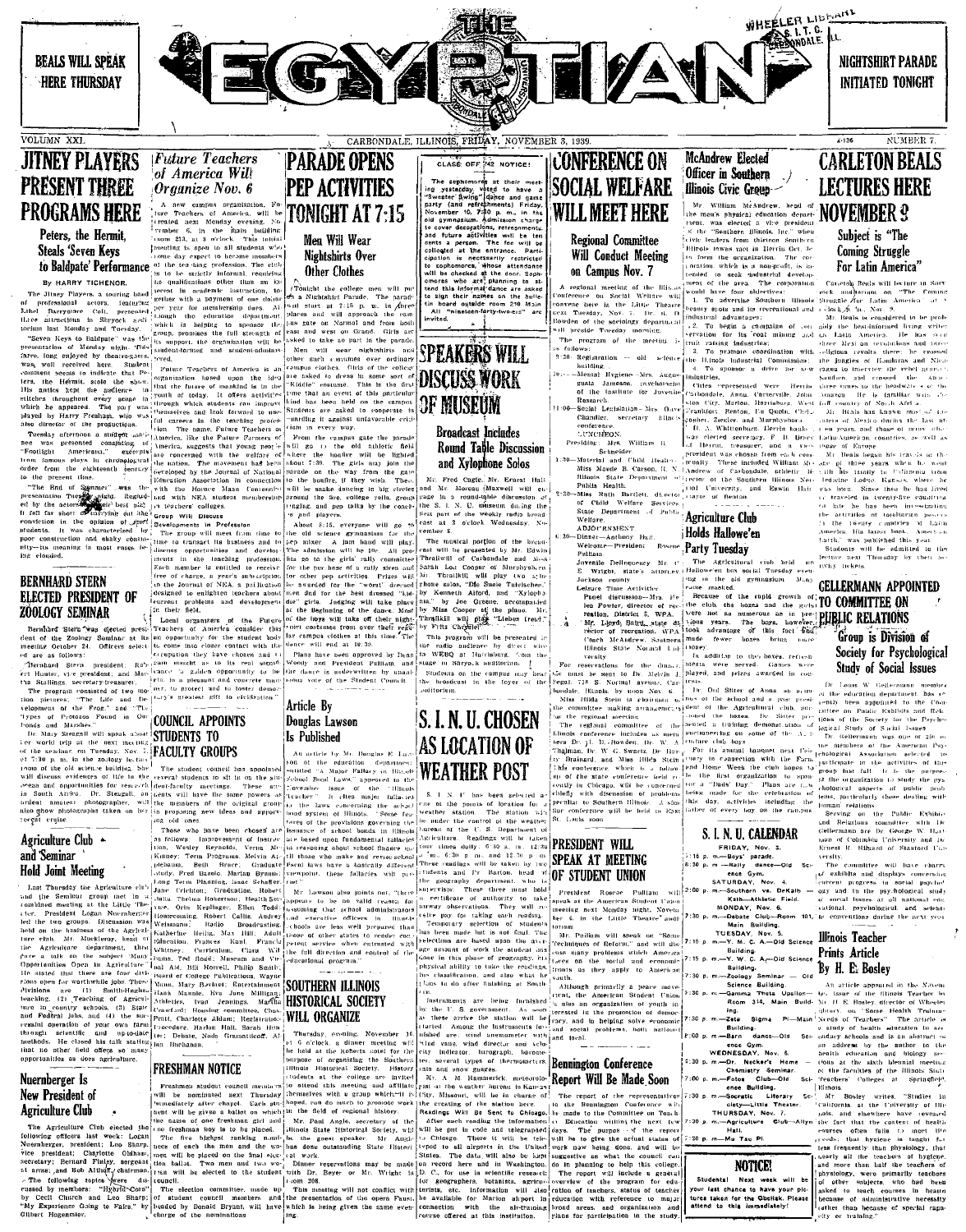

From this monthly stipend of 3111.15 the teacher must pay  $\begin{bmatrix} 1 & \text{ms} & \text{the} & \text{cm} & \text{cm} & \text{cm} & \text{cm} & \text{cm} & \text{cm} & \text{cm} & \text{cm} & \text{cm} & \text{cm} & \text{cm} & \text{cm} \\ 0 & \text{free} & \text{reson} & \text{reson} & \text{cm} & \text{cm} & \text{cm} & \text{cm} & \text{cm} & \text{cm} & \text{cm} & \text{cm$ Figure 1. The contrast in terms in the case of the main contrast of the conduction of the conduction of the conduction of the conduction of the conduction of the conduction of the conduction of the conduction of the condu ultion and living expenses must be accounted for in some vay.<br>
These figures seem to eliminate the feasibility or the advisabil-<br>  $\epsilon_{\text{M}r}$   $\gamma_{\text{C}}$  or not nutleasting with the second to eliminate the feasibility of

# Only 50% of Students Vote-

Would anyone in America be interested in 50% democracy Certainly not! He would prebably say 106% or nothing. But on the S. I. N. U. can<br>pus  $o0\%$  seems to rule. At the Londcoming queen election, less than 50% of the stu-

deal body voted. Here are the approximate figures:<br>About 390 Freshmen voted--ar 41%.

- About 300 Sophemores voted-or 48%.<br>About 150 Juniors voted-or 56%.
- 
- About 140 Seniors veted-or 65%.

Total votes were about  $935$ , or  $46\%$  of the student body. At is likely, that class election when approximated these figures very closely, it may be that a better plan can be used in an endeavor to in-

crease the total vote, but it must be as safe as the present activity erance one commence, one .

a pabl upable of performing the duffes at<br>ached to the position of head of the

is deleted to the particle of the definition of first definition of the capability of commanding sat the same time the relational same time the relation of both the periodic same definition of the depart of the depart of t

M. X: "Me. Z, perhaps to hold<br>the respect of Both co-workers and<br>tosses is the "Bleat technique, but<br>that's the wonkness of it. We are

**TO FIND JOHN** 1-fold paper back on line A<br>2-fold paper forward on line B 3-fold left side of paper back on line C 4-fold left side of paper forward on line D



ts ົພັ

With you **Homecoming** Play hat a non "cannot serve two mus".<br>ers." Mr Jones will not be able on By ROBERT LINK

"Mr. X. I agree

allivate at the same time the fave

largest and most concern

attivate at the same that at space and is perfect and unit. The largest and unit. The same is considered at the same of the same of the same of the same of the same of the same of the same of the same of the same of the s

All  $N = N$ . And  $N = N$  and the second in the term is the two states of the High states in the second of the considered in the second in the second in the second in the second in the second in the second in the second in the

Friday, November 3, 1939 Upperclaesmen Undertake Guidance of Freshman: Work Includes Private **Consultation With New Students** 

L'AFRES EN EN ESPECIE DE PERSON DE PERSON DE CONFINISTE DE CONFINISTE DE CONFINENTI DE CONFINENTI DE CONFINENTI DE CONFINENTI DE CONFINENTI DE CONFINENTI DE CONFINENTI DE CONFINENTI DE CONFINENTI DE CONFINENTI DE CONFINEN

We have getting the main of the state and the state of the state of the state of the state of the properties are the state of the state of the state of the state of the state of the state of the state of the state of the

Eleven Girls Live at Cooperative

**CORPHERY LIRED**<br>
The Explana City of the Alpha Phi<br>
The Explana City of the Lipha Phi<br>
Prima Detone 21, at the Bone in<br>
Prima Detone 21, alpha Phi<br>
Philosophe of the needed year 38-19<br>
Prime Detection Find West to  $e^{i\phi$ 

president. Plans for the year were disenssed<br>and formulated among the fifteen and  $\frac{16}{16}$ .<br>Thembers.

# **Lindstrom Presides** at Discussion **Held Here Wednesday**

Wednesday night, the Southern if

nots county superintendents of<br>ochools, farm and home advisors,

eta, the Placements Office will be<br>algorithment of the Placements<br>conditions of the Placements<br>Office for encollment and recommen-<br>office for encollment and recommen-<br>visition blanks at your carrier con-<br>visitions because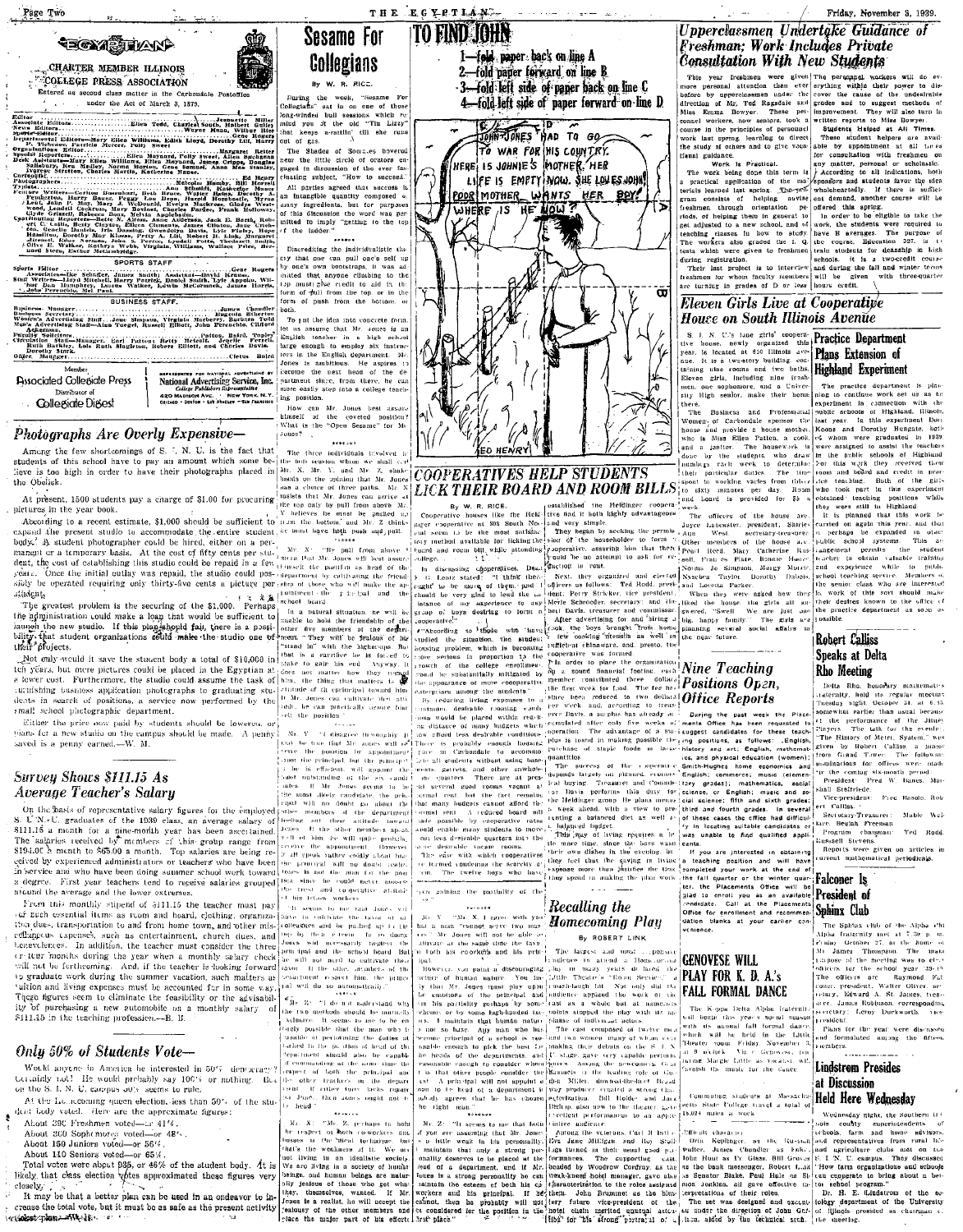# Friday, November 3, 1939 **FAVORITE IOKES** OF FACULTY **MEMBERS**

## By LOIS RUTH SINGLETON PRESIDENT PULLIAM-

One of the recent college joke

I've heard is that college student been calling their professors nave been cannot can be wrote as the ac-<br>the ingredients had been removed<br>from the bean and he was guaranteed not to interfere with sleep.

ROBERT BOWDEN-There's one about a green fresh man of Scotch extraction who walk ed all over town with his trouses dola Free Proce

# MISS DOROTHY DAVIES

MISS DOROTHY DAVIES-<br>It was the even of a football game<br>In two the even of a football game<br>between Yale and Harvard, Yale<br>sent a lelegram to Harvard saying "The heat of luck" to you. May the<br>integral in whi." Harvard innee

MR. DAVID McINTOSH—<br>One of my favorite jokes has to<br>do with a director of an orchestra<br>who was trying to get the members<br>to observe a pause in the composition they were practicing. After tion they were practicing. After<br>several attempts a complete silence several at the property such that the property state is spince.<br>Suddenly during this silence the bass drum was sounded; at which time the director inquired, "Who did

# MISS FLORENCE DENNY-

MES PLORENCE DENNiv-1 [formations at each space of the sexplane of the sexplane of the sexplane of the sexplane of the sexplane of the sexplane of the space of the space of the space of the space of the space of the space priesis u<br>about it.



**EGYPTIAN STAFF NOTICE** The position of feature editor is views, bookrooports, and any other<br>upon for competition by all mone-jeastings, but not editorials, may be<br>bers of the Egyptian staff. The con- pretented.<br>test will open today and will clo

The position of feature editor is views, when a selection is a position of the Epythian staff. The con-<br>
least of the Epythian staff. The con-<br>
least of feature editor in-<br>
ten of the Depthian staff. The con-<br>
presented.<br>

# Which and our engagements are with colleges," Springfield Selected

megazines, and attend professional<br>meetings.<br>Because educators try to keep pro-<br>gussionally alert, they are frequently<br>cutof-pocket. The average rural<br>teacher after geven years of experi-<br>cural anity stifu<sub>d</sub> assing cratic Philosophy in a Disturbed Mr. Douglas Lawson-"Metal Hy<br>glene for Adults."

ence has saved only \$350-a saving

**Carter's Cafe** 

AT CAMPUS ENTRANCE



THE ECYPTIAN Mrs. Wanda Gum Leads Unusually Interesting Life, Reporter Finds



**Example Screene and Pearls and the set of the set of the set of the set of the set of the set of the set of the set of the set of the set of the set of the set of the set of the set of the set of the set of the set of th** 





**MILK MAGNESIA**  $29c$ N<sub>-</sub> NASAL JELLY  $35<sub>c</sub>$  $0 -$  OSTREX 89<sub>c</sub> **OLIVE TABS**  $49c$ WATCH FOR COUPON ITEMS NEXT WEEK

# FINER FOODS AT OUR FOUNTAIN Swift's Premilim Ham Golden Guernsey Milk

Etherton's Country Eggs

COME TO CLINE-VICKS<br>EVERY BODY ELSE DOES

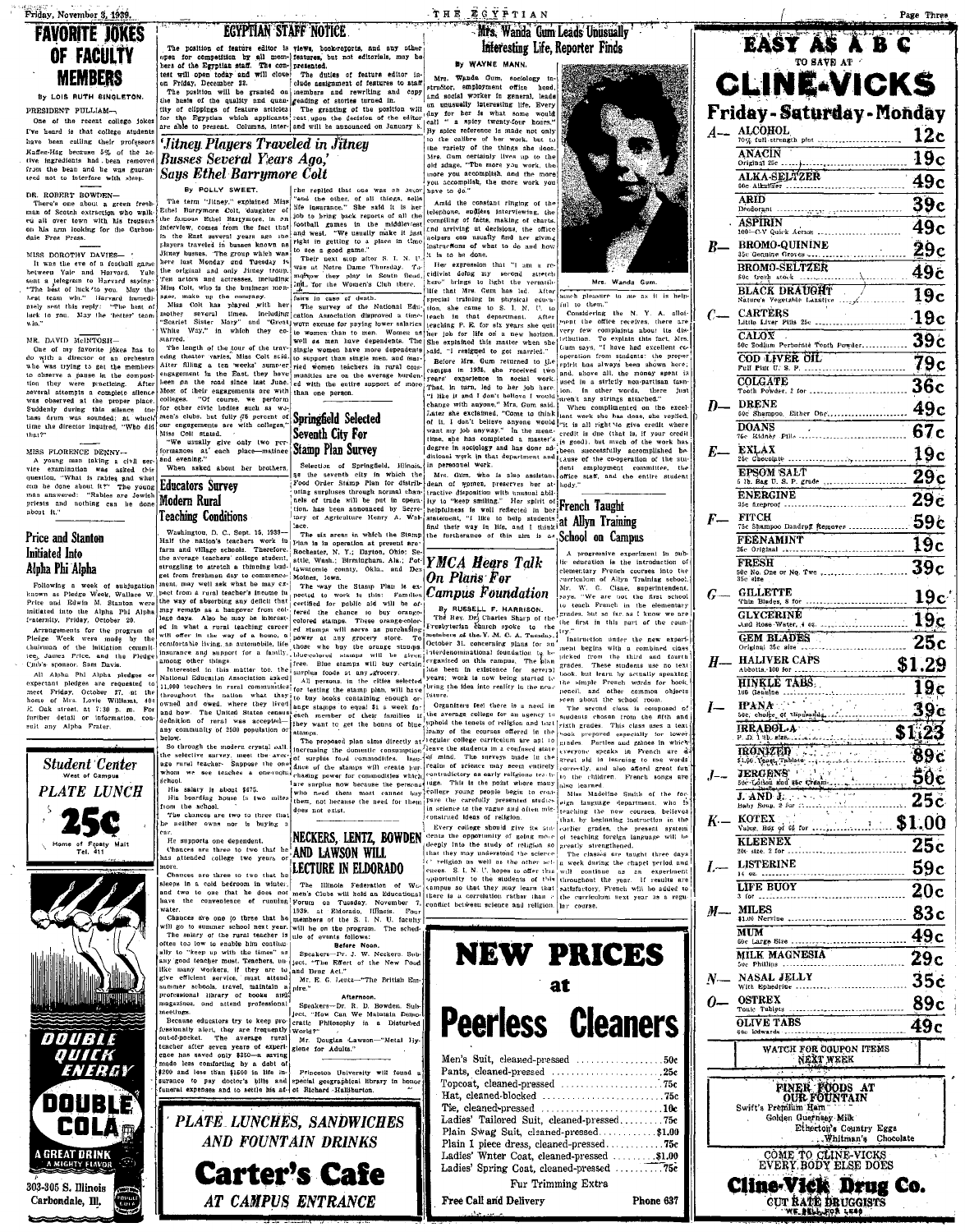Page Four

# **Sharps and Flats FRANCES PERKINS** By PEGGY DEAN.

They told me to write a music AUDIENCE HERE



1 Qt. of Ice Cream and 1 Qt.

Phone  $608$ 

**CITY DAIRY** 

**New Feature ADDRESSES LARGE** 

real streams a ranno and links in a stream of the strength of the treated to the reserve a minimum of third respective to the strength strength and the strength of the strength of the strength of the strength of the stren when provides a little subsidence<br>to fail back sit in the event of loss<br>of employment. Also a start has<br>been made in the direction of old e assistance, which will climinat the need for old folks' homes after



THE EGYPTIAN

Plans Again

**Changed For** 

Opera Faust



ARAMOVICH ELECTED **HEAD OF NEWMAN CLUB THURSDAY** 

The Newman Club held its annual

**Weaver** Elected

By HAZEL WEEDON. JI

President of

Radio Club

**Library Releases** Film List For Week of Nov. 6

Descriptive matter may be obtained clout any of these films from  $the$ cloud any of these films from the  $\Gamma$ <br>Film Library office, room 102, Pur-<br>kinson building. Teachers and clubs.<br>kinson building. Teachers and clubs.<br>since the library has only one<br>alter the library has only one of<br>comp of certain time. Those making an-<br>rangements first will have first  $choice$ PRIMARY SERIES:

PRIMARY SERIES:<br>"Adventures of Bunny Rabbit.<br>"Animais of the Zoo.<br>Gray Squirrel.<br>Navajo Children.<br>"Poultry on the Farm.<br>A Boat Trip.

**IUMAN GEOGRAPHY SERIES:** 

\*Our Earth

Clothing.

\*Clotning.<br>Conservation of Natural Resources.<br>\*A Backward Civilization.<br>The Development of Transporte. on.<br>The Wheat Farmer, \*Navajo Indians.<br>\*People of Mexico.

People of *Mexico*,<br>PLANT LIFE SERIES:<br>Plant Growth.<br>Roots of Pinuts.<br>Leaves.<br>Flowers at Work.

\*Seed Dispersal.

Fungus Plants NIMAL LIFE SERIES:

NIMAL LIFE SERIES:<br>The Fror.<br>\*How Nature Projects Animale<br>Thy Water Animals.<br>Butterflies. Beetles.<br>\*Pond lusects.

 $\cdot$ Nov

Spiders

opicers.<br>The House Fly.

The EDISSE FOR SERIES:<br>Body Defenses Against Disease<br>The Heart and Circulation.<br>\*Nechanisms of Breathing.

\*The Nervous System.<br>Digestion of Foods. STRONOMY SERIES:

The Earth in Motion.<br>The Earth in Motion.<br>The Solar Family.<br>Exploring the Universe.

GEOLOGY SERIES:

of the Land

PHYSICS SERIES \*Fuels and Heat

\*Electrostatics.



\*Fundamentals of Acoustics Stopping -in Chicago **New Low Prices-**

Now is the time to have your fall cleaning done. We employ a student to solicit student cleaning.

**MEN'S** 

| .                                                   | --------                                          |
|-----------------------------------------------------|---------------------------------------------------|
| Suits, C.-P. 50e                                    |                                                   |
|                                                     | Skirts, C.-P. 30e u                               |
|                                                     | Hats, C.-B. $\dots \dots \dots \dots \dots 25c$ u |
| Sweaters, C.-P. $\dots \dots \dots 25c$ up          | Sweater, C.-P.  s25c u                            |
| Ties, C. P. $\dots \dots \dots \dots 10c$ 3 for 25c | Coats, C.P. $\dots \dots \dots \dots \dots 60c$ u |
| $O'Coats, C.-P, \ldots, \ldots, \ldots, 75c$        | Formals, C.-P. $\dots \dots \dots \dots$ . \$1.0  |

# \$799 Tan-Navy



WE SPECIALIZE In

**Steak and Chicken Dinners** We can arrange for banquets in





## Friday, November 3, 1939 Temple University has offered its stadium as the site for the 1940 Organiples



**MODEL BAND CLEANERS** 

Phone 79

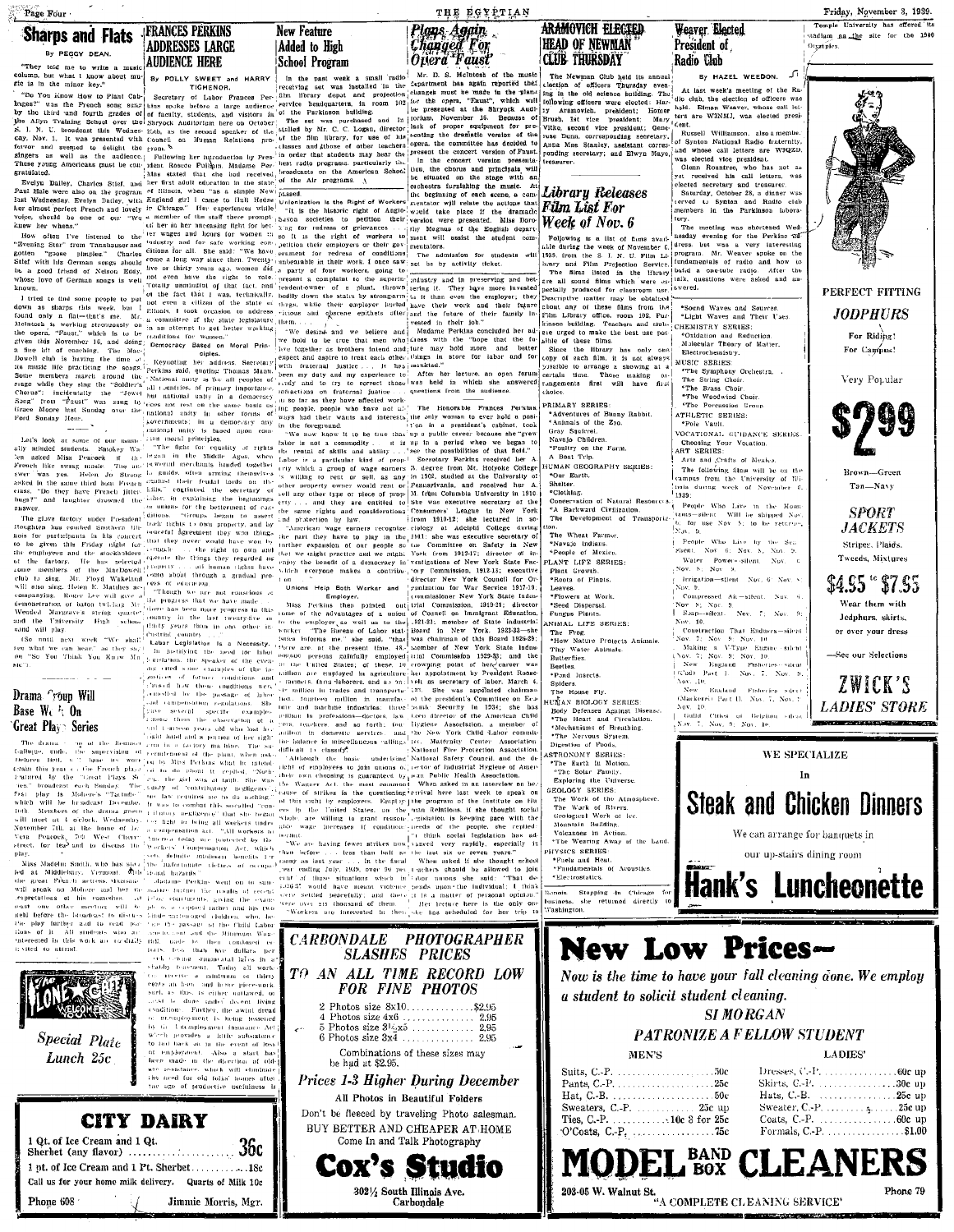

Fine for Parties 8 Miles South of Carbondale on U.S. 51

Open 24 hours daily

**Delightful and Refreshing**